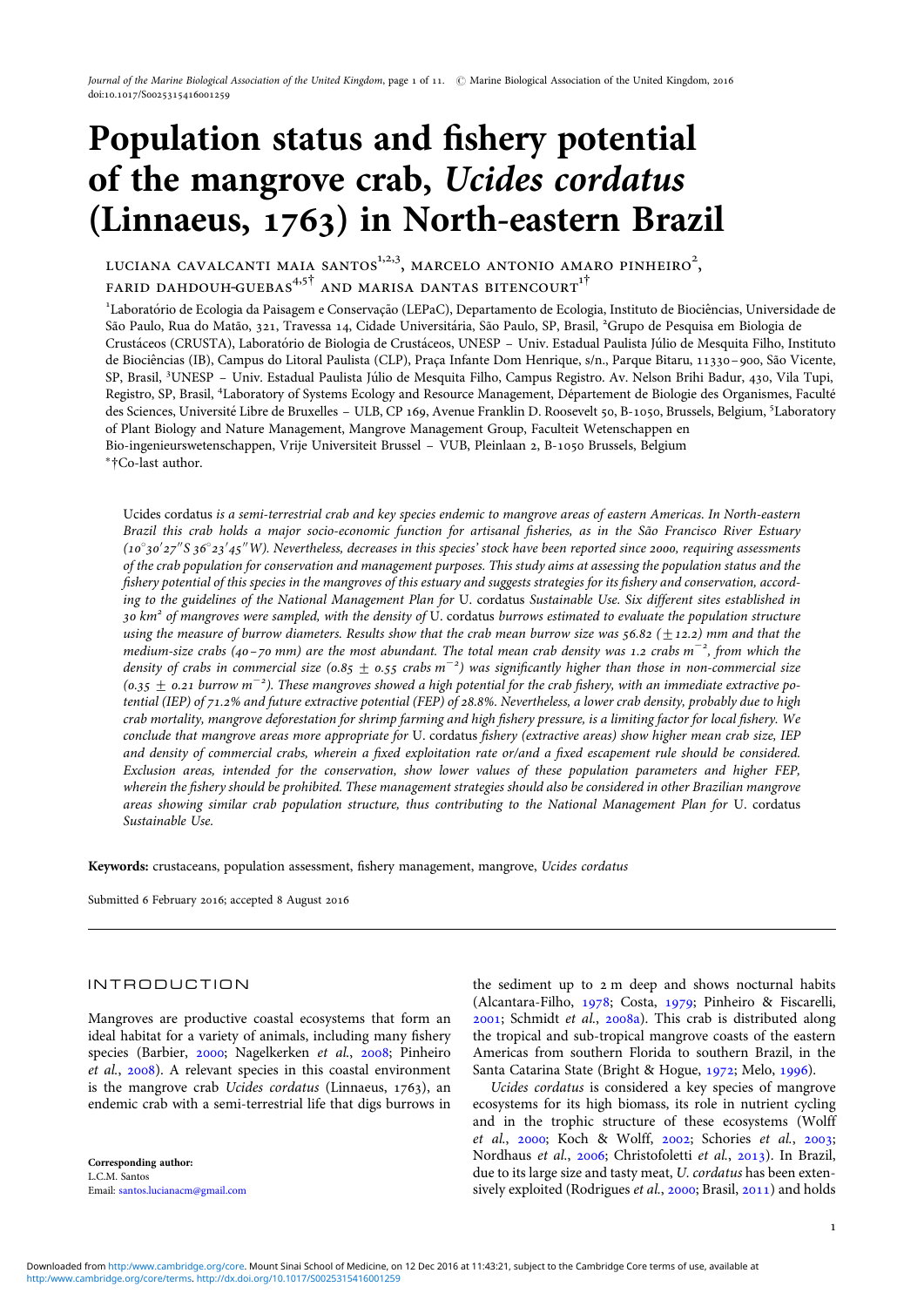a major socio-economic importance for artisanal fishery, constituting the economic base of many human coastal populations (e.g. Alves & Nishida, [2003;](#page-8-0) Glaser & Diele, [2004](#page-9-0); Alves et al., [2005;](#page-8-0) Passos & Di Beneditto, [2005](#page-9-0); Souto, [2007](#page-10-0); Firmo et al., [2011](#page-9-0); Santos et al., [2013\)](#page-10-0). Since 2000 a great number of studies have been executed, revealing aspects about the population status and ecology of this crab (e.g. Schories et al., [2003;](#page-10-0) Alves & Nishida [2004;](#page-8-0) Glaser & Diele, [2004;](#page-9-0) Diele et al., [2005;](#page-9-0) Pinheiro et al., [2005](#page-10-0); Hattori, [2006](#page-9-0); Nordhaus et al., [2006](#page-9-0); Schmidt et al., [2008a](#page-10-0), [b](#page-10-0); Wunderlich et al., [2008](#page-10-0); Piou et al., [2009](#page-10-0); Conti & Nalesso, [2010](#page-9-0); Diele & Koch, [2010](#page-9-0); Góes et al., [2010;](#page-9-0) Sandrini-Neto & Lana, [2011;](#page-10-0) Leite et al., [2012](#page-9-0); Christofoletti et al., [2013;](#page-9-0) Amaral et al., [2014\)](#page-8-0) and providing better conditions to develop an effective management strategy of this fishery resource (Diele et al., [2005](#page-9-0); Duarte et al., [2014](#page-9-0)). The large size of Ucides cordatus suggests that this species has a high vulnerability to exploitation as it is generally correlated with slow growth, high age at maturity, long-lived  $(>10$  years), low reproductive output and low natural mortality (Jennings et al., [1998](#page-9-0); Pauly, [1998](#page-9-0); Pinheiro et al., [2005](#page-10-0); Diele & Koch, [2010](#page-9-0)). Declines of U. cordatus have been reported from many coastal regions of Brazil and were related to mangrove habitat destruction, diseases and overfishing (Maneschy, [1993;](#page-9-0) Boeger et al., [2005;](#page-8-0) Diele et al., [2005](#page-9-0)). Massive mortalities of U. cordatus have been reported by crab harvesters and biologists since 1997 throughout North-eastern Brazil, from Ceará to Espírito Santo State (Boeger et al., [2005](#page-8-0), [2007\)](#page-8-0) that have decimated local stocks (Alves & Nishida, [2003;](#page-8-0) Schmidt et al., [2008b](#page-10-0); Firmo et al., [2011\)](#page-9-0). This mortality has generated considerable concern among specialists in regards to resulting environmental and socioeconomic impacts (Alves & Nishida, [2003](#page-8-0); Firmo et al., [2011](#page-9-0)).

This context has led to the creation of many legal guidelines by the National Environment Ministry, in order to assure strategies for the conservation and sustainable fishery of U. cordatus on the Brazilian coast. For example, in 2004, U. cordatus was included in the list of overfished or endangered species of overexploitation (Brasil, [2004\)](#page-8-0). In 2011, the Brazilian Institute of Environment and Renewable Natural Resources (IBAMA) published a Proposal of a National Management Plan for the Sustainable Use of this species, which aims to contribute to the maintenance and/or restoration of natural stocks of U. cordatus, as well as for the sustainable use of this resource, according to biological, fishery, ecological, social, economic and legal parameters (Brasil, [2011;](#page-8-0) Pinheiro & Rodrigues, 2011). This proposal is an important guideline framework for crab management, but it stills lacks regional and local studies in order to raise these parameters and to apply them to the management practices, which will be the base to build the management at the National level. Furthermore, in the end of 2014, U. cordatus was listed in the 'near threatened' (NT) category (Brasil, [2014\)](#page-9-0) and in 2015, it has been included in the National Conservation Action Plan of Endangered Species and of Socioeconomic Importance in Mangrove Ecosystems (Brasil, 2015) as one of the nine species in the regional list of endangered species.

Considering this scenario, studies on the population status of Ucides cordatus on the coast of Brazil, such as population density and size of crabs, are extremely important for stock evaluation, estimation of population recovery and assessment of fishery potential (e.g. Hattori, [2006;](#page-9-0) Wunderlich et al.,

[2008\)](#page-10-0), and fundamental to achieve the objectives and to raise the parameters indicated by the Proposal of a National Management Plan for the Sustainable Use of this species (Brasil, [2011](#page-8-0)). Despite the existence of studies about U. cordatus population structure, these data are not still applied to management fishery and conservation strategies. In the present study we investigated the potential of these data to base the elaboration and suggestion of management measures, for the identification of extractive and fishery exclusion areas, an important management strategy stated by the Proposal of a National Management Plan for the species (Brasil, [2011\)](#page-8-0).

In the São Francisco River Estuary (North-eastern Brazil, 10°30'27"S 36°23'45"W) Ucides cordatus occurs along 30 km2 of mangrove forests and is the second most exploited mangrove fishery resource, constituting the major economic base for deprived human populations of eight coastal villages (Santos et al., [2013,](#page-10-0) [2014](#page-10-0)). Despite its importance, decreases in this species' stock have been reported since 2000, both by local populations and research institutes (e.g. CEPENE, [2003](#page-9-0); Santos *et al.*,  $2013$ ). Therefore, the aim of this study is to assess the population status (population density and size of crabs) and the fishery potential of Ucides cordatus in the mangroves of this estuary, and based on these data suggest strategies for sustainable use and conservation of this important mangrove fishery resource, according to the guidelines of the Proposal of a National Management Plan for the Sustainable Use of this species (Brasil, [2011\)](#page-8-0).

#### MATERIALS AND METHODS

#### Study area

The São Francisco River is one of the most important Brazilian water resources and is considered the River of National Integration, draining seven states along its 2863 km. The river basin (636,919 km<sup>2</sup>) is divided in four subregions from its nascent to its estuary: high, medium, sub-medium and low São Francisco (ANA, [2005\)](#page-8-0). The estuary of this river is located in the low sub-region, on the boundary of Sergipe and Alagoas States  $(10^\circ 30' 27'' S_3 6^\circ 23' 45'' W)$ ([Figure 1\)](#page-2-0), in the North-east of Brazil.

The study area corresponds to the southern part of the São Francisco River Estuary (State of Sergipe) ([Figure 1C\)](#page-2-0) and covers  $\sim$ 192.35 km<sup>2</sup> and is part of the municipalities of 'Brejo Grande' and 'Pacatuba'. This estuary shows a mangrove extent of 30.1 km<sup>2</sup>, which corresponds to about 16% of the study area (Santos et al.,  $2014$ ). The climate in this region is tropical semi-humid with a mean annual temperature of  $25^{\circ}$ C, showing two outstanding seasons: one rainy, between April and August, and another dry, between September and March (Medeiros, [2003](#page-9-0)). This is included in the Tropical Wet & Dry  $(Aw)$  Climate, according to the Köppen Climate Classification System. The area is subject to a mid tide amplitude (between 2 and 4 m) with semi-diurnal tides (two high tides and two low tides) (Semensatto, [2004](#page-10-0)).

The study area is characterized by a remarkable lack of infrastructure, such as paved roads, hospitals, health centres, schools and commercial stores. The inhabitants are a deprived population composed of native residents whose income and subsistence depends on agricultural activities, aquaculture and mainly fishery, highlighting the fishery of the mangrove crab (Santos et al., [2014](#page-10-0)). A total of eight fishery villages are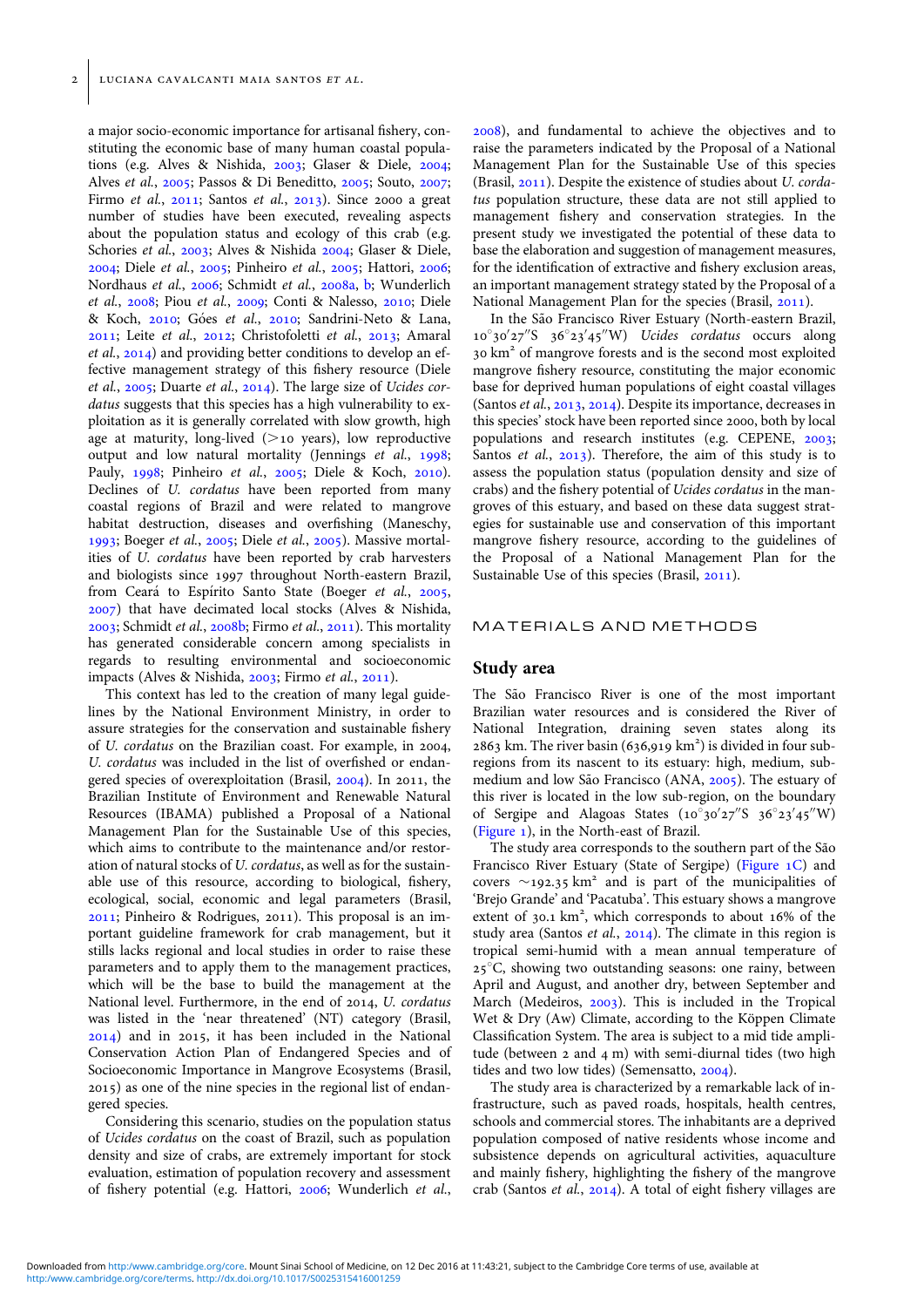<span id="page-2-0"></span>

Fig. 1. (A) Map of South America and Brazil indicating the location of the São Francisco River basin (adapted from ANA, [2005\)](#page-8-0). (B) The São Francisco River basin with its four divisions (adapted from ANA, [2005\)](#page-8-0). (C) A close-up of the São Francisco River Estuary, the study area (tones of red are vegetation, blue is water and white is sand or clouds). (Adapted from Santos et al., [2014](#page-10-0).)

distributed in this area, characterized by artisanal fishery practices, using canoes and fishing methods such as line, net and gathering of crabs and shellfishes (CEPENE, [2003\)](#page-9-0). This area is part of a State Environmental Protected Area (APA 'Litoral Norte'), a Conservation Unit of sustainable use whose objectives include the promotion of the socio-economic and sustainable development by activities that protect and conserve the ecosystems and the improvement of the life quality of the local population (Sergipe, [2004\)](#page-10-0).

## Sample of Ucides cordatus burrows and population estimations

Six different sites of mangrove forests were sampled ([Figure 2](#page-3-0)), from 9–11 February 2013. At each site two transects of 50 m from the channel edge towards the interior of the mangrove forest were delimited. The transects were arranged parallel to each other and separated by a distance of 5 m. Within the area bounded by transects, three quadrats of  $5 \times 5$  m (25 m<sup>2</sup>) were delimited (e.g. Schmidt et al., [2008a;](#page-10-0) Amaral et al., [2014](#page-8-0); Pinheiro & Almeida, [2015](#page-10-0)). The first quadrant was at 5 m from the edge, the second at 25 m and the third at 45 m. In each quadrat the geographic coordinates were recorded on a GPS (Global Positioning System, Garmin eTrex Venture HC) and qualitative information about the mangrove vegetation was recorded, such as species composition, dominant arboreal mangrove species, stand stature (height) estimated as short (tree height  $\leq$ 7 m), medium (height 7-15 m) and tall (height $\geq$ 15 m) (e.g. Santos *et al.*, [2014](#page-10-0)), in order to provide additional qualitative information on the structural heterogeneity of the sampled mangroves (e.g. Sandrini-Neto & Lana, [2011\)](#page-10-0). A total of 18 quadrants were sampled.

Within each quadrant the diameter of burrow entrances of U. cordatus was measured in parallel with the sediment using a digital caliper (0.05 mm). Only active galleries, identified by the presence of fluid mud, faeces, and/or animal traces close to the opening, were considered (e.g.

Sandrini-Neto & Lana, [2011;](#page-10-0) Pinheiro & Almeida, [2015](#page-10-0)). Ucides cordatus burrows are easily recognized in the field (Santos et al., [2009\)](#page-10-0) and broadly used as a proxy of crab density and size (Piou et al., [2009;](#page-10-0) Sandrini-Neto & Lana, [2011;](#page-10-0) Pinheiro & Almeida, [2015](#page-10-0)). The galleries of U. cordatus were differentiated from other crab species by inspection of the duct and opening morphology, and its position in relation to the surface of the sediment, as described by Santos et al. ([2009\)](#page-10-0). Besides this, we are aware of the possibility that juvenile, smaller crabs can inhabit burrows that were abandoned by larger crabs, thus we only considered in our sample active galleries.

Population estimations from burrow numbers and size have been used widely for mangrove crab species (e.g. Macintosh, [1988;](#page-9-0) Warren, [1990;](#page-10-0) Skov et al., [2002](#page-10-0); Salgado Kent & McGuinness, [2006](#page-10-0)), including U. cordatus (e.g. Alcantra-Filho, [1978](#page-8-0); Alves & Nishida, [2003;](#page-8-0) Alves et al., [2005;](#page-8-0) Hattori, [2006;](#page-9-0) Schmidt et al., [2008a](#page-10-0); Wunderlich et al., [2008,](#page-10-0) Piou et al., [2009;](#page-10-0) Sandrini-Neto & Lana, [2011](#page-10-0)). Advantages of this methodology include: speed and consequent increase in sample size; conducting non-destructive sampling, which is important when work involves endangered species; and the possibility of obtaining measures of all indivi-duals within sampling units (Schmidt et al., [2008a\)](#page-10-0).

Considering that each burrow of U. cordatus is inhabited by a single crab (Costa,  $1979$ ; Alves *et al.*, [2005](#page-8-0)), the number of burrows within the quadrats in each mangrove site was used to estimate the crab density (number of burrow  $m^{-2}$ ), and the diameter of the burrow entrance was used as a proxy crab size (e.g. Alcantara-Filho, [1978;](#page-8-0) Alves & Nishida, [2004](#page-8-0); Alves et al., [2005](#page-8-0); Hattori, [2006](#page-9-0); Schmidt et al., [2008a](#page-10-0); Wunderlich et al., [2008;](#page-10-0) Piou et al., [2009](#page-10-0); Sandrini-Neto & Lana, [2011](#page-10-0); Pinheiro & Almeida, [2015](#page-10-0)). The data of crab burrow size was classified in eight size classes of 10 mm, from 20–30 to 90–100 mm; and histograms of the class size-frequency distribution were produced.

The burrow diameter (BD) is a measure similar to the crab carapace length (CL) which is correlated with the body size of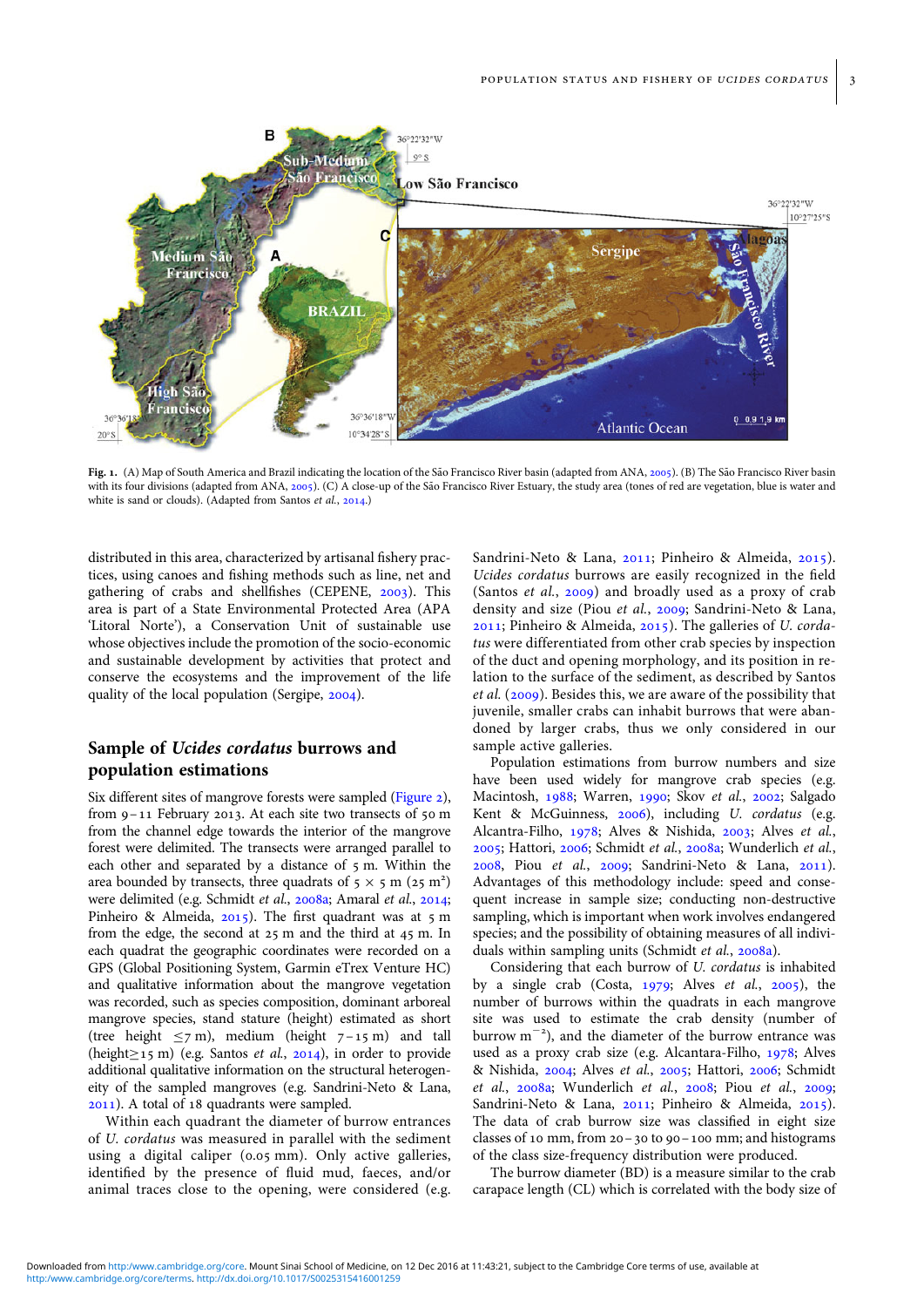<span id="page-3-0"></span>

Fig. 2. Land use and cover map of study area (São Francisco River Estuary), indicating the six mangrove sample sites  $(S_1 - 6)$ .

U. cordatus, measured as the carapace width (CW) (Pinheiro & Almeida, [2015](#page-10-0)). In Brazil, the legal minimum market size of U. cordatus is 60 mm carapace width (IBAMA, [2003a](#page-9-0)). Schmidt et al. ([2008a](#page-10-0)) determined that the legal market size of 60 mm carapace width (CW) corresponds to a carapace length (CL) of 46 mm which, in turn, corresponds to a burrow diameter (BD) of 51 mm. The relationship and conversion among these variables (BD to CL and then to CW) is described by Schmidt et al. ([2008a\)](#page-10-0) and Pinheiro & Almeida ([2015](#page-10-0)).

Therefore, the frequency and density of crabs of commercial and non-commercial size were determined by the frequency (%) and density (number of burrow  $m^{-2}$ ) of burrows with diameter size  $\geq$ 51 mm and  $\leq$ 51 mm, respectively. The Immediate Extractive Potential (IEP) was considered as the percentage of burrows above (or equal to) the size at first maturity, which corresponds to the frequency of crabs of commercial size, while the Future Extractive Potential (FEP) is the percentage of burrows below the size at first maturity, which corresponds to the frequency of crabs of non-commercial size (e.g. Wunderlich et al., [2008\)](#page-10-0).

The total commercial and non-commercial stocks of U. cordatus were estimated based on the total commercial and non-commercial densities, respectively, and the total extent of mangrove forests, calculated in our previous study (e.g. Santos et al., [2014](#page-10-0)). For stock estimation, we obtained the product between the density (number of burrow  $m^{-2}$ ) and the areal extension of mangroves (in  $m<sup>2</sup>$ ).

## Statistical analysis

The data were tabulated and analysed in GraphPad Prism and Excel software. The analysis was carried out considering the entire mangrove forest of the São Francisco River Estuary (all sampled sites) and in relation to each mangrove site, which were compared by statistical tests. Descriptive statistics such as mean, standard deviation (SD) and frequency were calculated for crab burrow size and density. The normality of the data and homogeneity of variances were assessed by Kolmogorov–Smirnov and Bartlett tests, respectively, in order to apply parametric tests. The statistical analyses ANOVA and Tukey's Multiple Comparison test were carried out in order to compare the mean burrow diameter among the six sites of mangrove. The Kruskal–Wallis test (nonparametric ANOVA) and Dunn's Multiple Comparison Test were used to compare median crab density among the six sites of mangroves, because of the small size of this sample data. The t-test was used to verify if there was a difference in the density of the commercial and non-commercial crab burrow sizes. The  $\chi^2$  test was used to compare the frequencies of IEP and FEP between mangrove sites.

#### RESULTS

A total of 541 burrows of Ucides cordatus were measured and counted along the six sampled sites in the São Francisco River Estuary, corresponding to a total of  $450 \text{ m}^2$  of sampled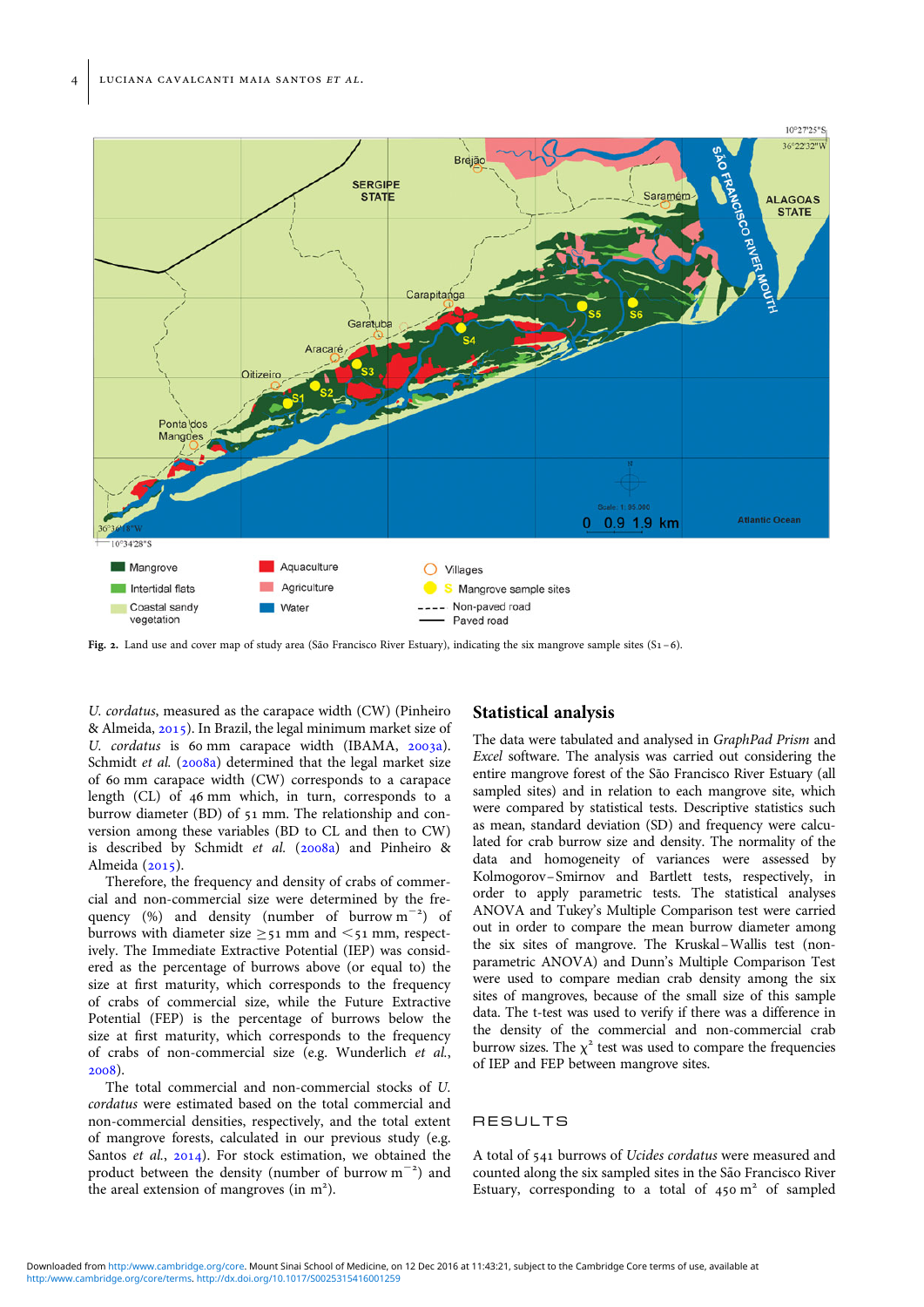<span id="page-4-0"></span>mangrove area. All sampled sites were mostly made up by Rhizophora mangle L. and some sites also showed the occurrence of Avicennia schaueriana Stapf and Leechman ex Moldenke, Laguncularia racemosa (L.) Gaertn.f., or both (sites 2, 3, 4 and 6). Site 6 was unique with occurrence of the mangrove-associated species Acrostichum aureum and dead L. racemosa trees infested by termites, while site 5 showed a remarkably high density of rhizophores. Mangrove stands of short stature (height  $\leq$ 7 m) were recorded in sites 2, 3 and 6, while medium mangrove stand stature (height between 7 and 15 m) was recorded in sites 1, 4 and 5.

Considering all the six sampled sites, the overall mean burrow size of Ucides cordatus in the mangroves of the São Francisco River was  $56.8$  (+12.2) mm. Most of the crab burrows are in the class size of  $50-60$  mm  $(33.8\%)$ , followed by  $60-70$  mm  $(24%)$  and  $40-50$  mm  $(22.6%)$  (Figure 3A). Thus, medium-sized crabs (40–70 mm) are the most frequent in the mangroves of the São Francisco River Estuary. Burrows from large-sized crabs (70–80 mm: 8.3%; 80–90 mm: 4.3%; and 90–100 mm: 0.3%) and small-sized ones (20–30 mm: 0.3%; and 30– 40 mm: 5.5%) are less frequent in these mangroves, but the larger are more frequent than smaller (Figure 3A).

The comparison of the six mangrove sites indicated that mean crab burrow size significantly differed among some sites ( $F = 6.66$ ,  $P \le 0.0001$ , [Tables 1](#page-5-0) and [2\)](#page-5-0). Site 1 showed the highest mean burrow size, which significantly differed from all the other sites, apart from site 2. On the other hand, site 6 showed the lowest mean burrow size, differing from sites 1, 2 and 5. The others sites  $(2, 3, 4, 4, 5)$  did not differ in mean burrow size [\(Tables 1](#page-5-0) and [2](#page-5-0)).

In regard to size-frequency distribution in the six mangrove sites ([Figure 4\)](#page-6-0), site 1, which recorded the highest mean burrow size [\(Table 1\)](#page-5-0), also showed highest frequency of large crab burrows (70–80 mm: 17.1%; 80–90 mm: 14.6%; and 90–100 mm: 4.9%) and the lowest frequency of small crab burrows (20-30 mm: 2.4%; 30-40 mm: 2.4%). Moreover, this was the unique site that recorded all the classes of crab burrow size. Sites 2, 3, 4 and 5 showed similar size-frequency distribution, with predominance of medium-size crab burrows  $(40 - 50 \text{ to } 60 - 70 \text{ mm})$ , but site 4 recorded the highest frequency of burrows between 50 – 60 mm (44.1%). Site 6, although showing predominance of medium-size crab burrows, had a most frequent size class of  $40 - 50$  mm (31%), differing from all the other sites [\(Figure 4](#page-6-0)).

In general, about 71.2% of the total sampled burrows were from crabs which are of commercial size (burrow size ≥51 mm), while 28.8% are from crabs that did not reach commercial sizes (burrow size  $\leq$ 51 mm) (Figure 3B). Therefore, in the mangroves of the study area the IEP  $(71.2%)$  of U. cor*datus* was significantly higher than the FEP (28.8%) ( $\chi^2$  = 21.5,  $P = 0.0006$ ). Sites 1 and 2 recorded the highest values of IEP ( $>80\%$ ) and the lowest FEP ( $\leq 20\%$ ), while site 6 showed an opposite pattern ([Table 1](#page-5-0)). Site 6 showed a remarkably low IEP and high FEP and it was the sole area in which IEP and FEP significantly differed from all the other areas (sites 1, 2, 3, 4 and 5) ( $\chi^2 = 9$ ,  $P = 0.0027$ ;  $\chi^2 = 15.31$ ,  $P <$ 0.0001;  $\chi^2 = 4.9$ ,  $P = 0.028$ ;  $\chi^2 = 12.7$ ,  $P = 0.0004$ ; and  $\chi^2 =$ 5.93,  $P = 0.015$ , respectively). Sites 3, 4 and 5 showed intermediate high values of IEP (69–77%) and intermediate low values of FEP (29-31%) ([Table 1](#page-5-0)), which did not statistically differ among them and among sites 1 and 2, with the exception of site 5 which showed lower IEP and higher FEP than site 2 ( $\chi^2$  = 3.8, P = 0.04).



Fig. 3. Population parameters of *Ucides cordatus* based on measurement of their burrows in the mangroves of the São Francisco River Estuary. (A) Size-frequency distribution of *Ucides cordatus* by burrow's classes. (B) Frequency of the crab's burrows in commercial and non-commercial sizes. (C) Density of the crab's burrows in commercial and non-commercial sizes.  $(***P < 0.001).$ 

The overall mean crab density in the mangrove forests of the São Francisco River Estuary was 1.2 (+0.68) burrows m<sup>-</sup> . From this, the density of burrows from crabs in commercial size (0.85  $\pm$  0.55 burrows m<sup>-2</sup>) was significantly higher than the density of crabs in non-commercial size  $(0.35 \pm 0.21)$ burrows m<sup>-2</sup>)  $(t = 3.59, P < 0.0005)$  (Figure 3C). Considering the total mangrove extent (30 km<sup>2</sup>), the study area showed, in February 2013, a mean total crab stock of about  $3.6 \times 10^7$  individuals, from which  $2.55 \times 10^7$  individuals are crabs in commercial size, and  $1.05 \times 10^7$  individuals are crabs in noncommercial size. Thus, the proportion of commercial size crab stock:non-commercial size crab stock in the mangrove of the São Francisco River Estuary is 1:0.4.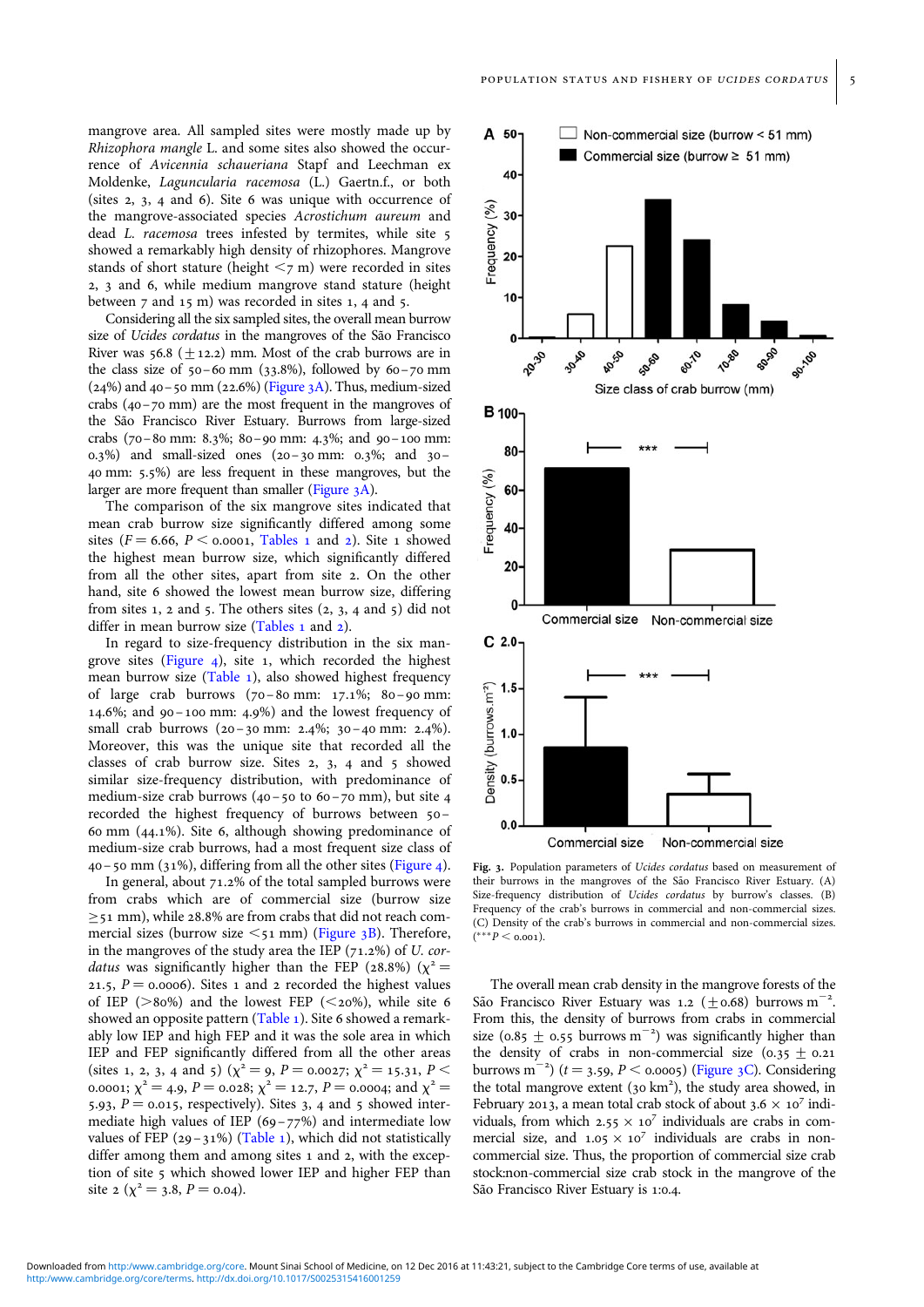| Estuary.                                                 |                     |                       |                       |                       |                     |                       |
|----------------------------------------------------------|---------------------|-----------------------|-----------------------|-----------------------|---------------------|-----------------------|
| Population parameter                                     | Site 1              | Site 2                | Site 3                | Site 4                | Site 5              | Site 6                |
| Mean crab burrow size (mm)                               | 64.06 $(\pm 15.73)$ | $58.96 \ (\pm 10.25)$ | $56.33 \ (\pm 13.54)$ | $56.19 \ (\pm 10.98)$ | 57.17 $(\pm 12.09)$ | $51.76 \ (\pm 10.23)$ |
| IEP $(\% )$                                              | 80.48%              | 81.48%                | 70.37%                | 76.38%                | 69.23%              | 52.50%                |
| FEP(%)                                                   | 19.52%              | 18.42%                | 29.63%                | 23.62%                | 30.77%              | 47.50%                |
| Mean density of total crab burrows<br>(burrow $m^{-2}$ ) | $0.56 \ (\pm 0.21)$ | $1.08 (+1.1)$         | $1.06 \ (\pm 0.70)$   | 1.69 $(\pm 0.66)$     | $1.73 \ (\pm 0.51)$ | $1.07 \ (\pm 0.06)$   |
| Mean density of commercial crab                          | 0.43 $(\pm$ 0.23)   | $0.88~(\pm 0.87)$     | $0.76 (+0.64)$        | 1.29 $(\pm 0.55)$     | 1.2 $(\pm 0.42)$    | $0.56 \ (\pm 0.11)$   |

0.13  $(\pm 0.06)$  0.20  $(\pm 0.24)$  0.32  $(\pm 0.26)$  a 0.40  $(\pm 0.14)$  0.53  $(\pm 0.23)$  0.51  $(\pm 0.08)$ 

<span id="page-5-0"></span>Table 1. Population parameters of Ucides cordatus based on measurement of their burrows in the six sampled sites mangroves in the São Francisco River Estuary.

IEP, Immediate Extractive Potential; FEP, Future Extractive Potential (FEP).

Mean  $\pm$  standard deviation.

burrow size (burrow  $m^{-2}$ )

Mean density of non-commercial crab burrow size (burrow  $m^{-2}$ )

The mean density of total, commercial and non-commercial crab burrows did not statistically differ among the six sites ( $H = 6.68$ ,  $P = 0.25$ ;  $H = 6.4$ ,  $P = 0.27$ ;  $H = 7.52$ ,  $P =$ 0.18, respectively). However, sites 4 and 5 showed higher values of total and commercial mean densities than sites 1, 2, 3 and 4. The lowest value of mean density was recorded in site 1 (Table 1). Site 4 was unique in that it showed similar values of commercial and non-commercial crab burrow density (Table 1), recording a proportion of  $\sim$  1:1.

#### **DISCUSSION**

## Population structure

The value of mean *Ucides cordatus* density (1.2 burrows  $m^{-2}$ ) recorded in this study was similar or lower than those recorded in other mangroves along the Brazilian coast ([Table 3\)](#page-6-0). The most similar values were recorded in mangroves located on the north coast, in Amapa´ (e.g. Amaral et al., [2014\)](#page-8-0) and in the south coast in Santa Catarina (e.g. Branco, [1993](#page-8-0)). It is interesting to note that we registered

Table 2. Differences in crab burrow size (mm) among mangrove sites, using information of Tukey's Multiple Comparison Test.

| <b>Magrove sites</b><br>comparison  | Mean<br>difference | Confidence<br>interval $(95%)$ |       | q    | Significance at<br>P < 0.05 |
|-------------------------------------|--------------------|--------------------------------|-------|------|-----------------------------|
|                                     |                    | Lower                          | Upper |      |                             |
| Site1 vs Site 2                     | 5.10               | $-1.42$                        | 11.63 | 3.19 | No                          |
| Site $1 \text{ vs } \text{Site } 3$ | 7.72               | 1.19                           | 14.26 | 4.83 | Yes                         |
| Site1 vs Site 4                     | 7.86               | 1.75                           | 13.98 | 5.25 | Yes                         |
| Site1 vs Site 5                     | 6.88               | 0.79                           | 12.98 | 4.61 | Yes                         |
| Site 1 vs Site 6                    | 12.30              | 5.75                           | 18.84 | 7.68 | Yes                         |
| Site 2 $\nu s$ Site 3               | 2.62               | $-2.77$                        | 8.01  | 1.98 | No                          |
| Site 2 vs Site 4                    | 2.76               | $-2.12$                        | 7.64  | 2.31 | No                          |
| Site $2 \nu s$ Site $5$             | 1.78               | $-3.07$                        | 6.64  | 1.49 | No                          |
| Site 2 vs Site 6                    | 7.19               | 1.78                           | 12.61 | 5.43 | Yes                         |
| Site3 vs Site 4                     | 0.13               | $-4.74$                        | 5.02  | 0.11 | No                          |
| Site 3 $\nu s$ Site 5               | $-0.84$            | $-5.70$                        | 4.02  | 0.70 | No                          |
| Site $\frac{1}{2}$ vs Site 6        | 4.57               | $-0.83$                        | 9.98  | 3.45 | No                          |
| Site 4 vs Site 5                    | $-0.97$            | $-5.26$                        | 3.30  | 0.93 | No                          |
| Site 4 vs Site 6                    | 4.43               | $-0.46$                        | 9.33  | 3.69 | No                          |
| Site $5$ vs Site $6$                | 5.41               | 0.53                           | 10.29 | 4.53 | Yes                         |

(q, studentized range q).

lower values than those found in mangroves on the north-east coast, the region where the study area is located. The low values of mean crab density recorded in the mangroves of the São Francisco River Estuary can be attributed to a high mortality of the crab in this area, which started in 2000, as reported by local fishermen (e.g. Santos et al., [2013](#page-10-0)), probably due to the lethargic crab disease that spread along the Brazilian North-east coast between 1997 to 2010 causing massive mortalities of U. cordatus (e.g. Boeger et al., [2005](#page-8-0), [2007;](#page-8-0) Firmo et al., [2011](#page-9-0)). This high mortality of Ucides cordatus in the study area is also supported by the data of crab production which showed a large decrease since 1999 (e.g. CEPENE, [1999,](#page-9-0) [2000](#page-9-0), [2001,](#page-9-0) [2002](#page-9-0), [2003\)](#page-9-0). The same evidence of low crab density related to crab mortality was also observed by Alves & Nishida [\(2004\)](#page-8-0) in other mangroves on the Brazilian North-east coast. Additionally, it is remarkable that the U. cordatus density can vary between different mangrove areas as a result of their degradation (Pinheiro et al., [2013;](#page-10-0) Duarte et al., [2014\)](#page-9-0), higher incidence of this extractive feature (Pinheiro & Fiscarelli, [2001](#page-10-0)), as well as due to intrinsic factors of a particular mangrove forest (primary productivity and patterns of larval recruitment, among others) (Conti & Nalesso, [2010](#page-9-0)). Since shrimp farming is the main impact causing deforestation of mangroves in the study area (Santos *et al.*,  $2014$ ), and the fishery of U. *cordatus* by the local communities is very high (Santos et al., [2013\)](#page-10-0), these two factors may also contribute to the lower densities recorded in the present study. In general, recent papers have registered smaller crab densities than the older studies, revealing that the crab population has been overfished, mainly due to unsustainable practices (Conti & Nalesso, [2010](#page-9-0)) without respect to their biological limitations such as slow growth (see Pinheiro et al., [2005\)](#page-10-0). The reduction of the crab size, weight and abundance in various mangrove areas in Brazil reveals the great pressure to which the U. cordatus crab population has been subject (Góes et al., [2010;](#page-9-0) Brasil, [2011](#page-8-0)).

The mean size of U. cordatus recorded in this study  $(56.82 \pm 12.2 \text{ mm})$  was overall similar to those recorded on the north-east coast, lower than the north and higher than the south-east and south coast ([Table 3](#page-6-0)). Here we found a dominance of adult medium-size crabs (40–70 mm), mainly from the class of 50 –60 mm. This pattern was also recorded in other studies about U. cordatus in Brazilian mangroves (e.g. Passos & Di Beneditto, [2005;](#page-9-0) Diele et al., [2005](#page-9-0); Brasil, [2011\)](#page-8-0) and is in accordance with the survival curve for the species, which is characterized by high survival in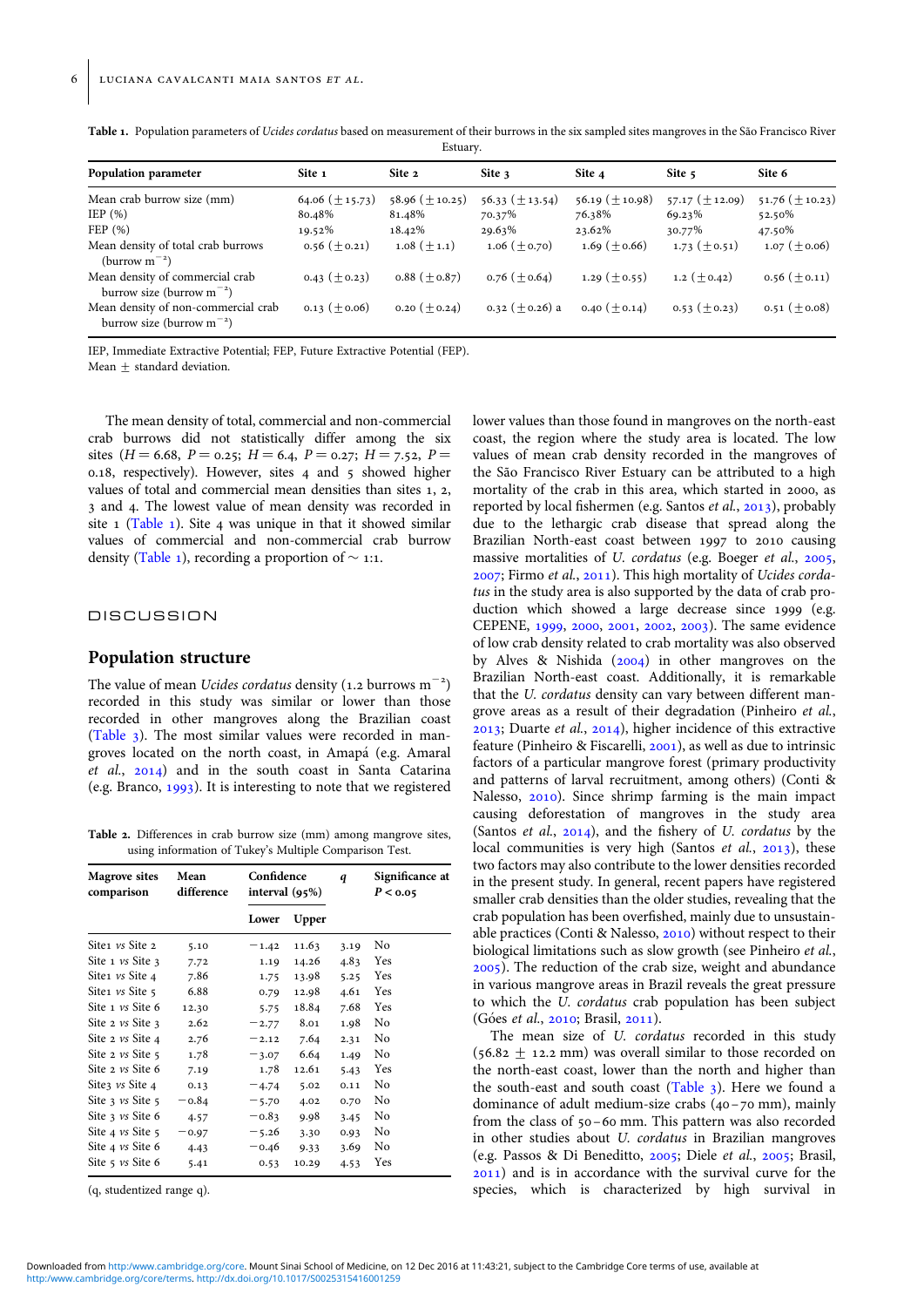<span id="page-6-0"></span>

Fig. 4. Size-frequency distribution of Ucides cordatus based on measurement of their burrows in the six mangrove sampled sites of the São Francisco River Estuary.

intermediate age classes/sizes, followed by a decrease when close to longevity/maximum size (Leite et al., [2012](#page-9-0)). Additionally, we found more frequency of larger crabs than smaller ones ([Figure 3A](#page-4-0)). High frequency of large crabs is frequently found in large, long-living species, such as U. cordatus, where crabs accumulate in larger size classes as growth decreases with age (Hartnoll, [1982;](#page-9-0) Hartnoll & Bryant, [1990](#page-9-0)).

Differences in mean crab burrow size and in the size frequency were detected among the mangrove sites. The highest and statistically significant difference in crab size was found between site 1 (the farthest mangrove area from

the estuary mouth – [Figure 2](#page-3-0)), which showed the largest crabs (Figure 4, [Table 1](#page-5-0)) and site 6 (the nearest from the estuary mouth – Figure  $2$ ), which showed the smallest crabs (Figure 4, [Table 1\)](#page-5-0). These sites have different vegetation composition, as a mono-specific mangrove forest of Rhizophora mangle (site 1) and a mangrove area with occurrence of R. mangle and Laguncularia racemosa, associated with Acrostichum aureum L. and dead L. racemosa trees infested by termites (site 6). Therefore, differences in crab size and size frequency between these sites can be attributed to differences in vegetation composition, a fact also verified in sex ratio

| Brazilian coast region | <b>State</b>   | Mean density<br>(burrows $m^{-2}$ ) | Mean size (mm)                   | Period        | Reference                     |
|------------------------|----------------|-------------------------------------|----------------------------------|---------------|-------------------------------|
| North                  | Amapá          | 1.09                                | 64.35                            | $2008 - 2010$ | Amaral <i>et al.</i> $(2014)$ |
|                        | Pará           | 6.09                                | 52.1                             | 2004          | Piou <i>et al.</i> $(2009)$   |
|                        | Pará           | 1.7                                 | $61^a, 55^b$                     | $1997 - 1998$ | Diele <i>et al.</i> $(2005)$  |
| North-east             | Paraíba        | 1.7                                 | $56.6^a$ , $50.5^b$              | $2000 - 2001$ | Alves & Nishida (2004)        |
|                        | Ceará          | 4.75                                | $60.3^a$ , 56.9 <sup>b</sup>     | $1973 - 1975$ | Alcantara-Filho (1978)        |
|                        | Sergipe        | 1.2                                 | 56.82                            | 2013          | Present study                 |
| South-east             | Espírito Santo | 2.5                                 | 48.9                             | $2004 - 2005$ | Conti & Nalesso (2010)        |
|                        | Espírito Santo | 3.7                                 | 54.6                             | $1998 - 1999$ | Góes et al. (2010)            |
|                        | São Paulo      | 1.8 <sup>c</sup>                    | $45.9^\circ$                     | 2005          | Hattori (2006)                |
|                        | Paraná         | $1.35^{\rm d}$ , 0.86 <sup>e</sup>  |                                  | 2007          | Sandrini-Neto & Lana (2011)   |
| South                  | Santa Catarina | 1.11                                |                                  | $1987 - 1990$ | Branco $(1993)$               |
|                        | Santa Catarina | 2.02                                | $68^{\rm a}$ , 58.7 <sup>b</sup> | $2002 - 2003$ | Wunderlich et al. (2008)      |

| <b>Table 3.</b> Density and mean size of <i>Ucides cordatus</i> recorded by the literature and in the study area, in mangrove forests along the Brazilian coast. |  |  |  |
|------------------------------------------------------------------------------------------------------------------------------------------------------------------|--|--|--|
|------------------------------------------------------------------------------------------------------------------------------------------------------------------|--|--|--|

a Male.

<sup>b</sup>Female.

<sup>e</sup>Sampled in *Rhizophora mangle* forests.

<sup>d</sup>Commercial size.

e Non-commercial size.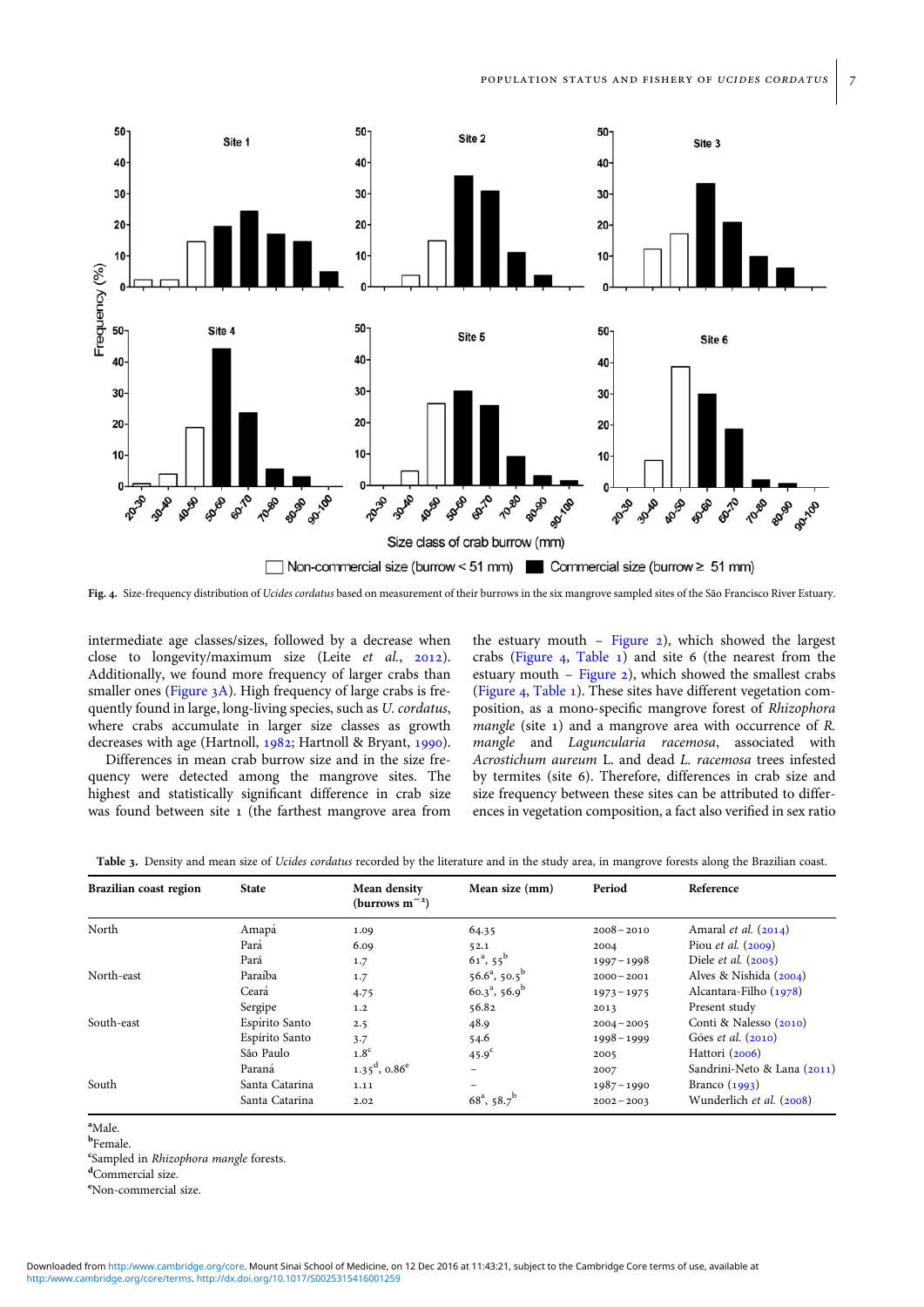of U. cordatus by Wunderlich et al. ([2008\)](#page-10-0). According to Gomes et al. ([2013](#page-9-0)) some mangrove crab characteristics, such as abundance and weight/size, can be significantly correlated with vegetation type. Moreover, differences in food availability (leaf litter) and/or quality could cause differential growth rates and thus crab sizes (Diele et al., [2005](#page-9-0)) among mangrove areas with different vegetation structure and productivity. Ucides cordatus preferentially created their burrow entrances closed to R. mangle prop roots (Piou et al., [2009](#page-10-0)). Presence of Avicennia germinans (L.) Stearn and L. racemosa in the neighbourhood was not found to favour big sizes and large numbers of crab burrows (Piou et al., [2009\)](#page-10-0). Thus, since U. cordatus mainly feeds on mangrove vegetation litter, a reduction of food availability (leaf litter) and quality in site 6 (due to the presence of L. racemosa associated with Acrostichum aureum and dead trees) could have caused the high frequency of smaller crabs. The other mangrove sites  $(2, 3, 4, 4)$  and 5) did not differ in mean burrow size [\(Tables 1](#page-5-0)) and [2\)](#page-5-0) and showed very similar vegetation composition, with Rhizophora mangle as the dominating species. These results suggest the influence of the vegetation composition on the U. cordatus population structure, as stated by Gomes et al. [\(2013\)](#page-9-0).

We did not record significant differences in crab density among the mangrove sites. Nevertheless, it is important to highlight that the mangrove site 1, which recorded the largest crab sizes, also recorded the lowest density [\(Table 1](#page-5-0)). This low density with dominance of large crabs could be attributed to the occurrence of monospecific mangrove forest of R. mangle, the vegetation composition found in the preferred habitat of U. cordatus (e.g. Diele et al., [2005](#page-9-0); Hattori, [2006](#page-9-0); Piou et al., [2009\)](#page-10-0). Data from previous studies (Oliveira, [2005](#page-9-0); Wunderlich & Pinheiro, [2013](#page-10-0)) suggest that monospecific mangrove forests of R. mangle are those with higher levels (higher water column) or frequency of flooding during neap and spring tide and muddy, almost fluid sediment. Thus, in these areas, larger crabs are more able to rebuild their galleries after the flooding by tides. To save energy, these animals build their galleries close to the areal roots of these trees, which guarantee more stability of the adjacent sediment and therefore favour the stability of the galleries of this species.

### Fishery potential and management

The study area largely shows a high potential for the fishery of U. cordatus, since most of the crabs are of commercial size, thus showing a high Immediate Extractive Potential (IEP – 72.1%, [Figure 3B\)](#page-4-0) and higher density of commercial-sized crabs ([Figure 3C\)](#page-4-0). Additionally, this area shows a large stock of commercial crabs (2.55  $\times$  10<sup>7</sup> individuals) which sustains the immediate extractive potential, in addition to a stock of non commercial-size crabs  $(1.05 \times 10^7 \text{ individuals})$ , which sustains the Future Extractive Potential (FEP – 27.9%). Wunderlich et al. ([2008\)](#page-10-0) also found a similar result in mangroves of Santa Catarina State (south Brazil), recording higher IEP than FEP, which was considered of high fishery potential for U. cordatus.

Despite these results, U. cordatus is the second more explored fishery resource in the study area, and the main base of the local subsistence economy (Santos et al., [2013](#page-10-0)). Thus, the fishery pressure and extractive rates of this resource are very high, requiring adequate management strategies for

their sustainable use. Another important point to be highlighted is about a lower overall crab density recorded in the study area when compared with other Brazilian mangroves ([Table 3](#page-6-0)). This difference could be explained by the high crab mortality that occurred in the study area and to overfishing. Considering these features, it is important to establish management strategies for conservation and a sustainable fishery of U. cordatus in the São Francisco River Estuary. The high exploitation and mortality of U. cordatus is a scenario also verified in almost the entire Brazilian coast, which highlights the importance of local and regional studies in order to apply structural population data to guide the elaboration of management strategies, in order to meet the objectives of the National Management Plan and Sustainable Use for this species (Brasil, [2011\)](#page-8-0).

Due to the reduced growth rate of U. cordatus and intense extraction of this resource, it is necessary to foresee the laws of closure (e.g. IBAMA, [2003a,](#page-9-0) [b\)](#page-9-0), an intensified supervision and proper management of its natural population to provide an efficient conservation process of this species, ensuring the continuity of the extraction (Pinheiro & Fiscarelli, [2001](#page-10-0)). As a management suggestion, fishery management strategies could be considered that apply a fixed exploitation rate, in which the same percentage of stock is caught and the rest is left to reproduce and spawn. This can be calculated based on the assessment of the crab stock size and IEP which was estimated in this study for the São Francisco River Estuary. Another strategy is a fixed escapement rule which leaves the same number of crabs to spawn each year. A fixed escapement rule is a fishery management measure which aims to establish a stock after harvest. The advantage of this is to guarantee enough animals to assure the next generation and to assure the FEP. Both strategies could be considered in the study area and in other areas in Brazil showing similar population structure of U. cordatus. This would reinforce the importance of population structural data being applied to crab fishery management.

The Proposal of a National Management Plan for U. cordatus highlights the delineation of extractive and fishery exclusion areas of this resource (Brasil, [2011](#page-8-0); Pinheiro & Rodrigues, [2011](#page-10-0)). In this view it is crucial to identify mangrove areas more suitable for fishery in which a fixed exploitation rate and/or a fixed escapement rule should be considered and other mangrove areas more suitable for conservation wherein the fishery should be prohibited in order to allow the conservation of adults crabs for reproduction, enabling the juvenile crabs to grow and reach the commercial sizes. In the present study we identified these mangrove areas, based on the crab population structure. For example, sites 1 and 2 recorded the highest IEP while sites 3, 4 and 5 recorded intermediate IEP [\(Table 1](#page-5-0)), indicating their high potential for crab fishery. From these, sites 4 and 5 were the most important areas for fishery due to a combined higher mean of density from commercial crabs and greater crab size. On the other hand, site 6 showed the lowest IEP and the highest FEP and thus is a more appropriate mangrove area for conservation of the U. cordatus.

Corroborating our finds we can mention another study (Santos *et al.*,  $2013$ ), that reveals the mangrove sites 1, 2, 3 and 4 as the most productive areas for extraction of U. cordatus. According to these authors, the village considered the primary crab producer (Carapitanga, [Figure 2\)](#page-3-0) uses mainly mangroves of site 4, where there is a remarkably high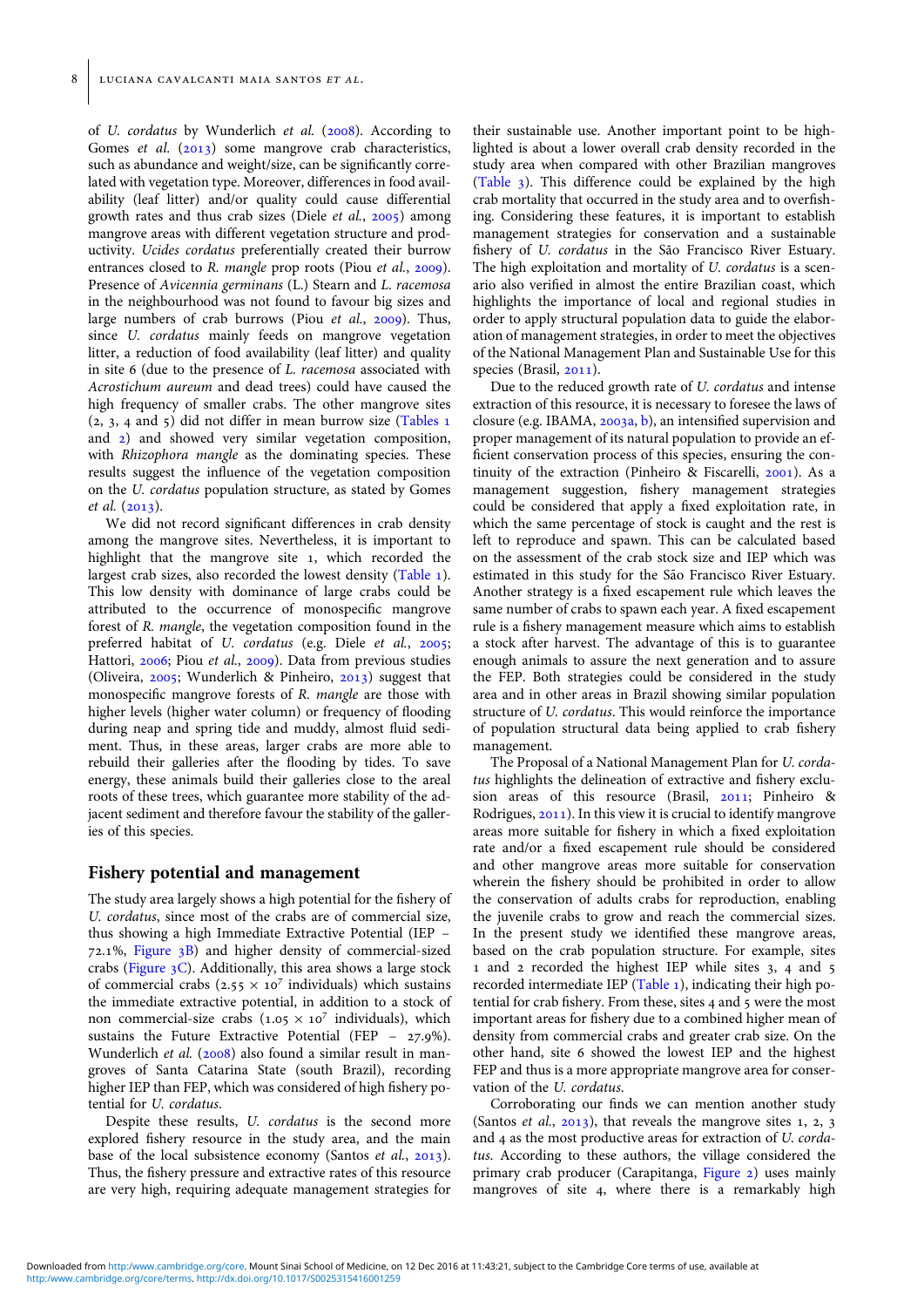<span id="page-8-0"></span>frequency of crabs in the class size of 50 –60 mm, and the highest density of commercial crabs. The second most productive village (Oitizeiro, [Figure 2\)](#page-3-0), mainly uses mangroves of sites 1 and 2; and the third most productive village (Aracaré, [Figure 2\)](#page-3-0) exploits U. cordatus on mangroves of sites 2 and 3. Nevertheless, most attention should be direct to site 1, because although it showed the highest mean crab size, it also records the lowest density. Thus from the sites that showed potential for fishery, site 1 should be the least exploited. An alternative for this is the use of the mangrove site 5, a mixed area that combined high crab size and density, instead of the exploitation of the crab in site 1.

#### CONCLUSION

We concluded that the composition of mangrove vegetation can promote changes in U. cordatus population structure. We found larger crabs in lower density mangrove areas of monospecific mangrove forest of Rhizophora mangle, or dominated by this mangrove species. Moreover, mangroves associated with Acrostichum aureum and dead trees were linked with the occurrence of smaller crabs in high densities. These patterns show a spatial distribution wherein the density and size of crabs tend to increase in the direction to the river mouth.

Overall the São Francisco River Estuary mangroves show a high potential for the fishery of U. cordatus, showing a high IEP and stock in commercial size. Nevertheless, this study area showed lower densities of U. cordatus than other Brazilian mangrove areas. We argued that this lower density is mainly caused by a high mortality of the crab that occurred in 2000, mangrove deforestation due to shrimp farming and also to a high fishery pressure on U. cordatus by the local populations. This scenario reveals the need for new strategies directed for the conservation and sustainable management of U. cordatus. Therefore, we conclude that the mangrove areas more appropriate for U. cordatus fishery (extractive areas) are those that combined higher means of crab size associated with the greater densities of commercial crabs and rates of IEP. On the other hand, mangrove areas more appropriate for the conservation of U. cordatus (fishery exclusion areas where fishing should be prohibited) are those with smaller mean crab size combined with a higher density of noncommercial crabs and FEP.

These important management strategies were delineated based on the population structure of U. cordatus assessed in this study. Therefore our study and conclusions reinforce the importance of this type of data being applied to achieve the objectives of the National Management Plan and Sustainable Use for this species. These strategies (identification of extractive areas and fishery exclusion areas, fixed exploitation rate based on IEP and fixed escapement rule based on FEP) should be considered in our study area as well as in other Brazilian mangrove areas showing similar U. cordatus population parameters to those assessed in the present study.

#### ACKNOWLEDGEMENTS

We are grateful to ICMBio/Projeto Tamar (Pirambu/SE, Brazil), Prof. Dr Humberto Reis Matos (Universidade Federal de Sergipe), Rafael dos Santos (Projeto Tamar –

Ponta dos Mangues/SE, Brazil) and Givaldo de Jesus (native of Ponta dos Mangues) for their logistical support in the fieldwork. We would like to thank the anonymous reviewers and Dr Tom Moens, Editor of this journal, for their important suggestions and comments in the review process of this manuscript.

## FINANCIAL SUPPORT

This study was undertaken with the financial support of FAPESP – Fundação de Amparo à Pesquisa do Estado de São Paulo (Process # 2010/20028-9) to LCMS with reference of her doctoral scholarship.

#### REFERENCES

- Alcantara-Filho P. (1978) Contribuição ao estudo da biologia e ecologia do caranguejo-uçá, Ucides cordatus cordatus (Linnaeus, 1763) (Crustacea Decapoda- Brachyura), no manguezal do Rio Ceara´ (Brasil). Arquivos de Ciência do Mar 18, 1-41.
- Alves R.R.N. and Nishida A.K. (2003) Aspectos socioeconômicos e formas de percepção ambiental dos catadores de caranguejo-uçá Ucides cordatus cordatus (L. 1763) (Decapoda, Brachyura) do estuário do Rio Mamanguape. Interciencia 28, 36–43.
- Alves R.R.N. and Nishida A.K. (2004) Population structure of the mangrove crab Ucides cordatus (Crustacea: Decapoda; Brachyura) in the estuary of the Mamanguape River, Northeast Brazil. Tropical Oceanography 32, 23–37.
- Alves R.R.N., Nishida A.K. and Hernandez M.I.M. (2005) Environmental perception of gatherers of the crab 'caranguejo-uca´' (Ucides cordatus, Decapoda, Brachyura) affecting their collection attitudes. Journal of Ethnobiology and Ethnomedicine 1, 10.
- Amaral K.D.S., Vieira I.M., Osório F.M., Rocha J.D.M. and Lima J.F. (2014) Bioecology of the crab Ucides cordatus (Crustacea, Decapoda) in mangroves influenced by the Amazon River, Brazil. Acta Amazônica 44, 213-222.
- ANA Agência Nacional de Águas (2005) Plano decenal de recursos hídricos na bacia hidrográfica do Rio São Francisco (2004-2013). Brasília: Ministério do Meio Ambiente.
- Barbier E.B. (2000) Valuing the environment as input: review of applications to mangrove-fishery linkages. Ecological Economics 35, 47–61.
- Boeger W.A., Pie M.R., Ostrensky A. and Patella L. (2005) Lethargic crab disease: multidisciplinary evidence supports a mycotic etiology. Memórias do Instituto Oswaldo Cruz 100, 161-167.
- Boeger W.A., Pie M.R., Vicente V., Ostrensky A., Hungria D. and Castilho G.G. (2007) Histopathology of the mangrove land crab Ucides cordatus (Ocypodidae) affected by lethargic crab disease. Diseases of Aquatic Organisms 78, 73–81.
- Branco J.O. (1993) Aspectos bioecológicos do caranguejo Ucides cordatus cordatus (Linnaeus, 1763) (Crustacea, Decapoda) do Manguezal do Itacurubi, Santa Catarina. Arquivos de Ciência do Mar 36, 133-148.
- Brasil (2004) Ministério do Meio Ambiente. Instrução Normativa nº 05/ 2004. Reconhece como espécies ameaçadas de extinção e espécies sobreexplotadas ou ameaçadas de sobreexplotação, os invertebrados aquáticos e peixes, constantes dos Anexos à Instrução Normativa. Diário Oficial da União 102, 136-142.
- Brasil (2011) Proposta do Plano Nacional de Gestão para o uso sustentável do Caranguejo-Uçá, do Guaiamum e do Siri Azul. Brasília, DF: Instituto Brasileiro do Meio Ambiente e dos Recursos Naturais Renováveis (IBAMA).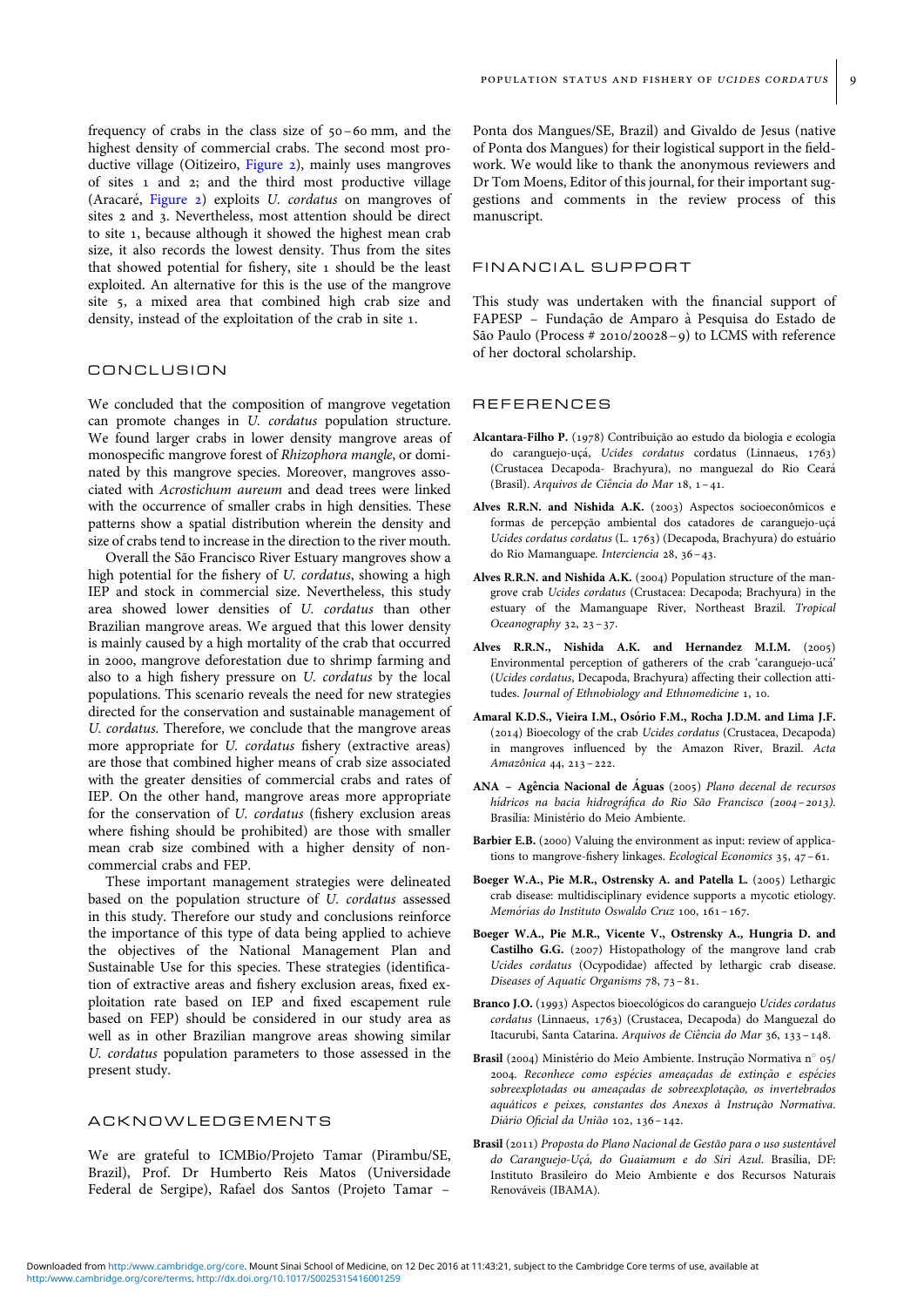- <span id="page-9-0"></span>Brasil (2014) Ministério do Meio Ambiente. Portaria nº 445/2014. Lista Nacional Oficial de Espécies da Fauna Ameaçadas de Extinção -Peixes e Invertebrados Aquáticos. Diário Oficial da União 256,  $126 - 130.$
- Brasil (2015) Ministério do Meio Ambiente. Portaria nº 9/2015. Aprova o Plano de Ação Nacional para Conservação das Espécies Ameaçadas e de Importância Socioeconômica do Ecossistema Manguezal - PAN Manguezal. Diário Oficial da União 21, 140-141.
- Bright D.B. and Hogue C.L. (1972) A synopsis of the burrowing land crabs of the world and list of their arthropod symbionts and burrow associates. Contributions in Science – Natural History Museum of Los Angeles County 220, 1–58.
- CEPENE Centro de Pesquisa e Gesta˜o de Recursos Pesqueiros do Litoral Nordeste (1999) Boletim estatístico da pesca marítima e estuarina do Nordeste do Brasil - 1999. Tamandaré: CEPENE.
- CEPENE Centro de Pesquisa e Gestão de Recursos Pesqueiros do Litoral Nordeste (2000) Boletim estatístico da pesca marítima e estuarina do Nordeste do Brasil - 2000. Tamandaré: CEPENE.
- CEPENE Centro de Pesquisa e Gestão de Recursos Pesqueiros do Litoral Nordeste (2001) Boletim estatístico da pesca marítima e estuarina do Nordeste do Brasil - 2001. Tamandaré: CEPENE.
- CEPENE Centro de Pesquisa e Gestão de Recursos Pesqueiros do Litoral Nordeste (2002) Boletim estatístico da pesca marítima e estuarina do Nordeste do Brasil - 2002. Tamandaré: CEPENE.
- CEPENE Centro de Pesquisa e Gestão de Recursos Pesqueiros do Litoral Nordeste (2003) Boletim estatístico da pesca marítima e estuarina do Nordeste do Brasil - 2003. Tamandaré: CEPENE.
- Christofoletti R.A., Hattori G.Y. and Pinheiro M.A.A. (2013) Food selection by a mangrove crab: temporal changes in fasted animals. Hydrobiologia 702, 63–72.
- Conti R.C. and Nalesso R.C. (2010) Status of the population structure of the mangrove crab Ucides cordatus (Decapoda: Ocypodidae) on the Piraquê-Açu River Estuary, Espírito Santo, Brazil. Brazilian Journal of Oceanography 58, 81–92.
- Costa R.S. (1979) Bioecologia do caranguejo-uçá, Ucides cordatus (Linnaeus, 1763). Boletim da Sociedade Cearense de Agronomia 20,  $1 - 74.$
- Diele K. and Koch V. (2010) Growth and mortality of the exploited mangrove crab Ucides cordatus (Ucididae) in N-Brazil. Journal of Experimental Marine Biology and Ecology 395, 171–180.
- Diele K., Koch V. and Saint-Paul U. (2005) Population structure, catch composition and CPUE of the artisanally harvested mangrove crab Ucides cordatus (Ocypodidae) in the Caeté estuary, North Brazil: indications for overfishing? Aquatic Living Resources 18, 169–178.
- Duarte L.F.A., Duran R.S., Mendonça J.T. and Pinheiro M.A.A. (2014) Fishery for the ucá crab Ucides cordatus (Linnaeus, 1763) in a mangrove area in Cananéia, State of São Paulo, Brazil: fishery performance, exploitation patterns and factors affecting the catches. Brazilian Journal of Oceanography 62, 187–199.
- Firmo A.M.S., Tognella M.M.P., Walter L.O.Có, Barboza R.R.D. and Alves R.R.N. (2011) Perceptions of environmental changes and lethargic crab disease among crab harvesters in a Brazilian coastal community. Journal of Ethnobiology and Ethnomedicine 7, 34.
- Glaser M. and Diele K. (2004) Asymmetric outcomes: assessing central aspects of the biological, economic and social sustainability of a mangrove crab fishery, Ucides cordatus (Ocypodidae), in North Brazil. Ecological Economics 49, 361–373.
- Góes P., Branco J.O., Pinheiro M.A.A., Barbieri E., Costa D. and Fernandes L.L. (2010) Bioecology of the uçá-crab, Ucides cordatus (Linnaeus, 1763), in Vitória Bay, Espírito Santo State, Brazil. Brazilian Journal of Oceanography 58, 153–163.
- Gomes J.D., Abrunhosa F.A., Simith D.J.B. and Asp N.E. (2013) Mangrove sedimentary characteristics and implications for crab Ucides cordatus (Crustacea, Decapoda, Ucididae) distribution in an estuarine area of the Amazonian region. Acta Amazonica 43, 481–489.
- Hartnoll R.G. (1982) Growth. In Abele L.G. (ed.) The biology of Crustacea. New York, NY: Academic Press, pp. 11–196.
- Hartnoll R.G. and Bryant A.D. (1990) Size-frequency distributions in decapod crustacea – the quick, the dead, and the cast-offs. Journal of Crustacean Biology 10, 14–19.
- Hattori G.Y. (2006) Densidade populacional do caranguejo-uçá, Ucides cordatus cordatus (Linnaeus, 1763), na região de Iguape (SP). PhD thesis. Universidade Estadual Paulista, Jaboticabal, São Paulo, Brasil.
- IBAMA Instituto Brasileiro do Meio Ambiente e dos Recursos Naturais Renováveis (2003a) Portaria nº 034 /03-N, 24/06/2003.
- IBAMA Instituto Brasileiro do Meio Ambiente e dos Recursos Naturais Renováveis (2003b) Portaria nº 52, 30/09/2003.
- Jennings S., Reynolds J.D. and Mills S.C. (1998) Life history correlates of responses to fisheries exploitation. Proceedings of the Royal Society of London 265, 333–339.
- Koch V. and Wolff V.M. (2002) Energy budget and ecological role of mangrove epibenthos in the Caeté estuary, North Brazil. Marine Ecology Progress Series 228, 119–130.
- Leite M.M.L., Rezende C.F. and Silva J.R.F. (2012) Tabela de vida do caranguejo-uçá, Ucides cordatus (Linnaeus, 1763) (Decapoda: Ucididae), no manguezal do Rio Coreaú, Nordeste do Brasil. Arquivos de Ciência do Mar 45, 75-81.
- Macintosh D.J. (1988) The ecology and physiology of decapods of mangrove swamps. In Fincham A.A. and Rainbow P.S. (eds) Aspects of decapod crustacean biology. Oxford: The Zoological Society of London, pp. 315–341.
- Medeiros P.R.P. (2003) Aporte fluvial, transformação e dispersão da matéria em suspensão e nutrientes no estuário do Rio São Francisco, após a construção da Usina Hidrelétrica do Xingo (AL/SE). PhD thesis. Universidade Federal Fluminense, Rio de Janeiro, Brasil.
- Melo G.A.S. (1996) Manual de identificação dos Brachyura (caranguejos e siris) do litoral brasileiro. São Paulo: Ed. Plêiade/FAPESP.
- Maneschy M.C. (1993) Pescadores nos manguezais: Estratégias técnicas e relações sociais de produção na captura de caranguejo. In Furtado L.G., Leitão W. and de Mello A.F. (eds) Povos das Águas. Realidade e Perspectivas na Amazônia. Pará, Museu Paraense: PR/MCT/CNPq, pp. 19–62.
- Nagelkerken I., Blaber S.J.M., Bouillon S., Green P., Haywood M., Kirton L.G., Meynecke J.O., Pawlik J., Penrose H.M., Sasekumar A. and Somerfield P.J. (2008) The habitat function of mangroves for terrestrial and marine fauna: a review. Aquatic Botany 89,  $155 - 185$ .
- Nordhaus I., Wolff M. and Diele K. (2006) Litter processing and population food intake of the mangrove crab Ucides cordatus in a high intertidal forest in northern Brazil. Estuarine Coastal and Shelf Science 67, 239–250.
- Oliveira D.A.F. (2005) Distribuição Espacial do Caranguejo-Uçá, Ucides cordatus (Linnaeus, 1763) (Crustacea, Brachyura, Ocypodidae). Monograph of course conclusion. São Vicente, Brazil: Universidade Estadual Paulista.
- Passos C.A. and Di Beneditto A.P. (2005) Aspectos da captura comercial do caranguejo-uça, Ucides cordatus (L., 1763), no manguezal de Gargaú, RJ. Biotemas 18, 223-231.
- Pauly D. (1998) Tropical fishes: patterns and propensities. Journal of Fish  $Bioloov$  53, 1–17.